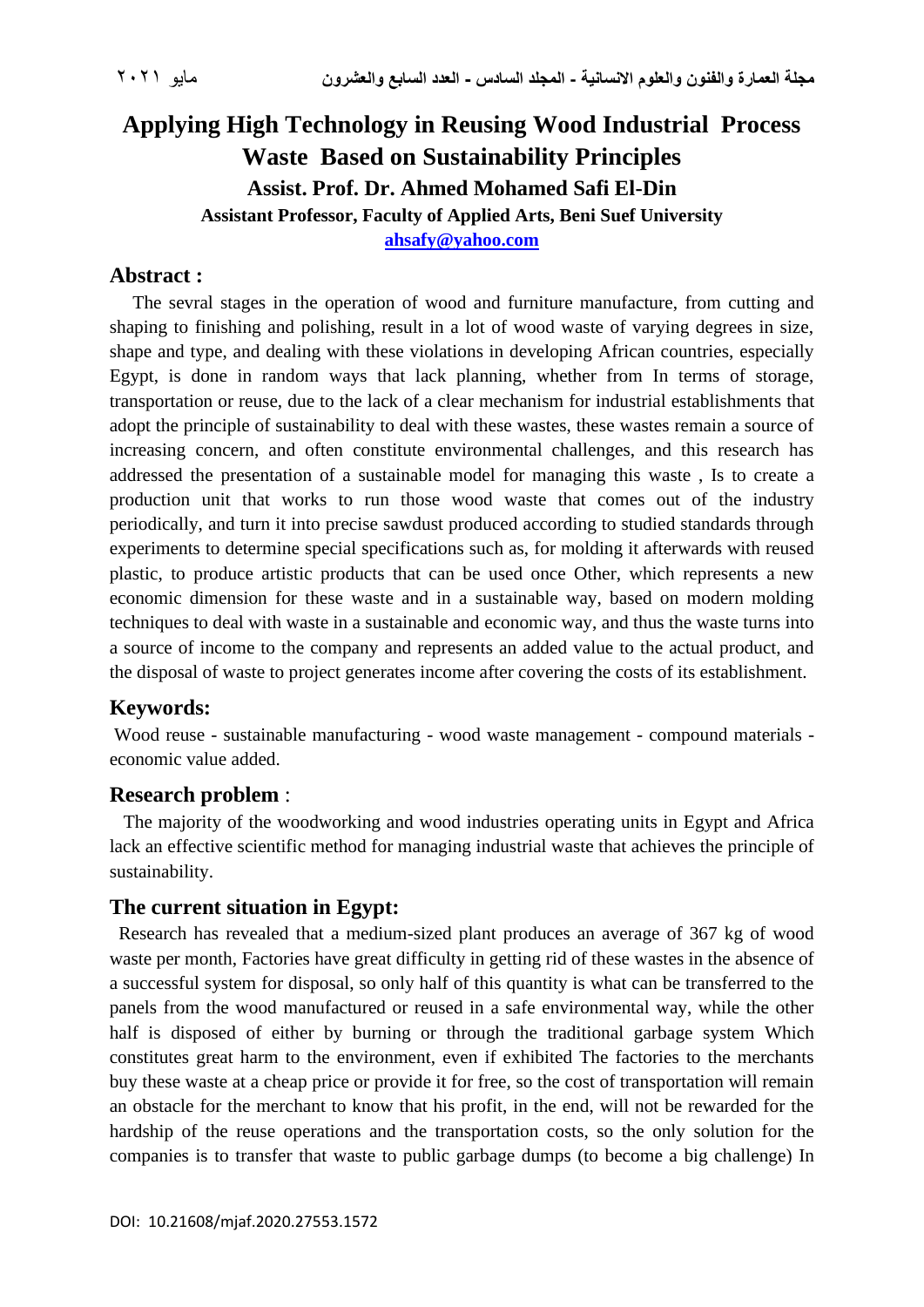front of the state's waste disposal system) which is a major waste of economic value that can be invested.

#### **How some European countries deal with wood waste:**

 through analyzing the policy of these countries in dealing with wood waste, it shows the following:

1- These wastes must be well classified and sorted based on the size from large and small pieces to flakes and fine sawdust, and based on the classification the optimum use is determined for each of these categories.

2- The preference is to recycle and use as much as possible, and the choice of power generation is the last option to reduce carbon emissions.

3- Spreading awareness of the danger of indiscriminate burning of wood waste or burying it, while seeking to pass strict legislative laws criminalizing these acts.

4- The use of innovative technology, whether in the manufacture of wood or in the separation of waste, recycling or burning it to generate energy helps maximize the benefit from it and reduce its damage to the environment.

5- Applying industrial quality systems to ensure the quality of the recycled product as well as the quality of industrial inputs involved in the wood waste recycling industry

### **Composite Materials:**

 Composites began in the field of aeronautics and space engineering because of their light weight, and these materials are made of natural fibers fibers such as sawdust or synthetic like glass fibers, immersed in a lightweight plastic spandex, such as polyester and epoxy (composing the mold or the bond between the fibers) .

#### **Green composite materials** :

 They are composite materials that have two main advantages, the first is that they are recyclable, usable, and operational, and the second is that they are environmentally degradable, and the trend to use such materials has become essential for two reasons: the first is to preserve the natural resources of the materials so that they remain for generations, and the second is to protect the environment by limiting the damages caused by burying or The burning of these materials, even if the realization of the second advantage still meets a major challenge, which is the high production costs of the necessity of finding a biodegradable biopolymer.

## **Flexible plastic wood:**

At the beginning of the development in the field of plastics reinforced with natural fibers, sawdust or wood fibers resulting from wood products such as old furniture, wooden packing boxes, or wood residues used in construction were used, as a filling of the polypropylene PP or PVC. With plastic wood, the proportion of wood in this material is between 30-70%, and it can be used in door and window solutions, and furniture parts, as these products are not able to be clearly procedural during use, which facilitates the use of recycled spandex materials, it is an easy material to manufacture. The market of this compound material has grown strongly in the recent colors, especially for it, with the advantage of being highly resistant to water and weather conditions, and used as floors for swimming pools and outdoor fillings of buildings that support weather factors.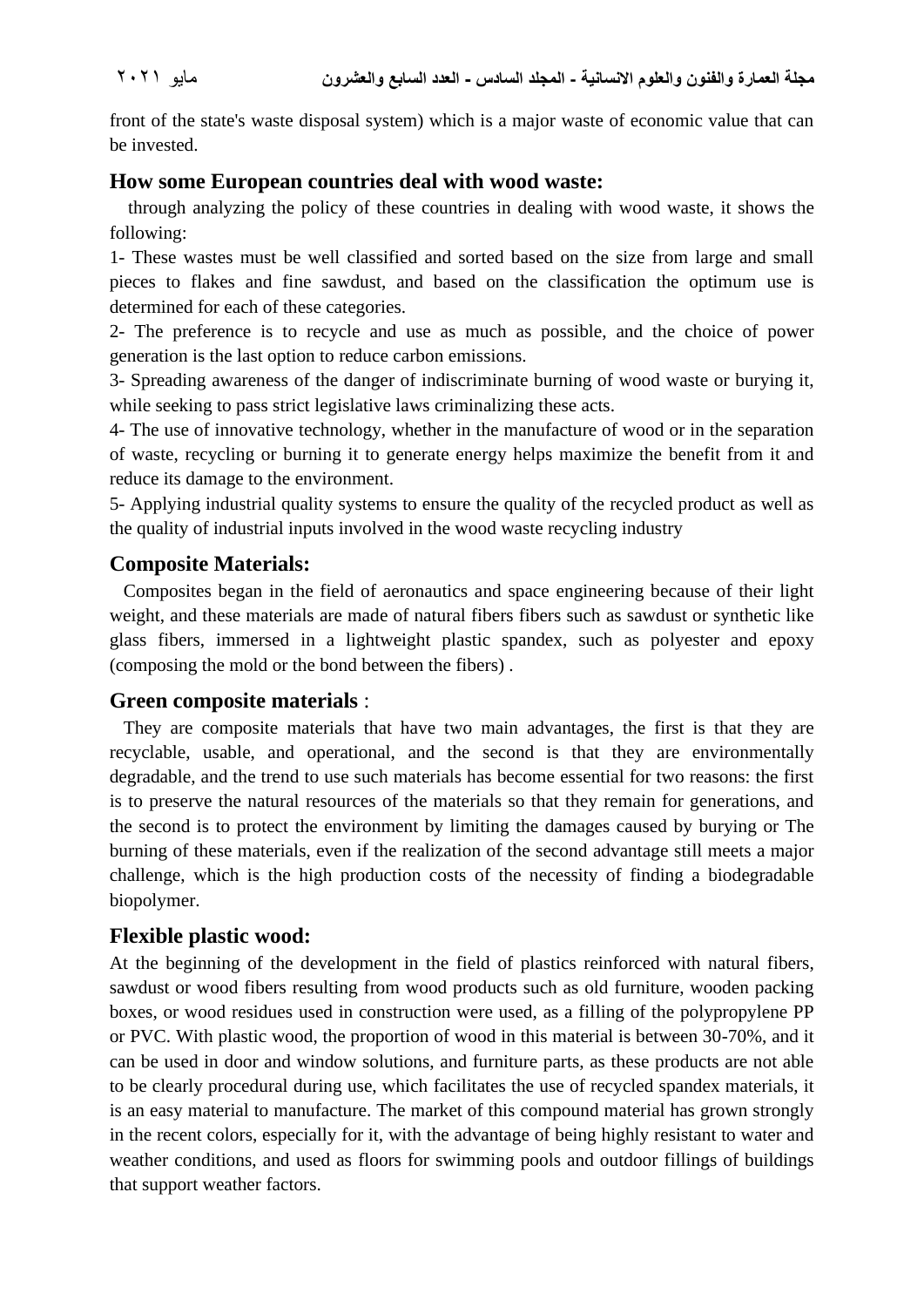# **Application**

 The idea of application depends on the production of a composite material (plastic wood) that is cheap and has good operational properties and can be recycled several times without losing its operational specifications in a large percentage, provided that the waste of furniture factories and plastic containers used in manufacturing is used.

Where we use: Wood waste from furniture manufacturing, empty plastic containers.

Both materials are an environmentally difficult challenge to get rid of, but by mixing both materials together in calculated proportions, they produce an inexpensive compound material with high mechanical properties that can be reconstituted into molds to form beneficial products.

The synthetic material is called plastic wood (WPCs) and is a composite material that contains sawdust and thermoplastic materials. Where the sawdust is mixed with thermoplastic materials such as polyethylene (PE) and polypropylene (PP), poly (vinyl chloride) (PVC), with rates ranging from 30-70%. The mixing process produces a material characterized by:

Flexibility and ease of formation, Lightweight and shock resistance, Its good insulation of heat, sound, and electricity, Its resistance to water and weather conditions, Cheap price and ease of production, Its ability to be recycled and used,

## **Conclusion :**

Through the study, a researcher found that the resulting material, even if it was installed from reused materials, but it has high operational specifications compared to the costs of its production and enjoyed high flexibility in the methods of use because of the specifications that combine the advantages of wood and plastic at the same time, and were presented in At the same time, a solution for the waste of wood factories and plastic consumables, as it is characterized by the possibility of recycling them multiple times, which represents a sustainable dimension, the production unit that installs this raw material, even if it is expensive in the beginning, but it covers its cost and begins to generate profit in a short time with the quality of the product Pain Design and marketing skill, sometimes the material may need a PVC film to cover the final surface and give it a distinctive natural shape such as wood (for example in doors and dolphins), and the material can also be given this shape through simple additional manufacturing processes that give this The shape is stable and homogeneous with the steel material to form parquet fingers, for example or the floors of swimming pools. The bottom line is that this project has full flexibility where the investor can estimate for himself the size of the investments he wants to pump according to the type of product to be manufactured according to the determined capital.



**Some models for using the material in garden products due to its high water resistance, erosion, ease of cleaning and high operational capacity**